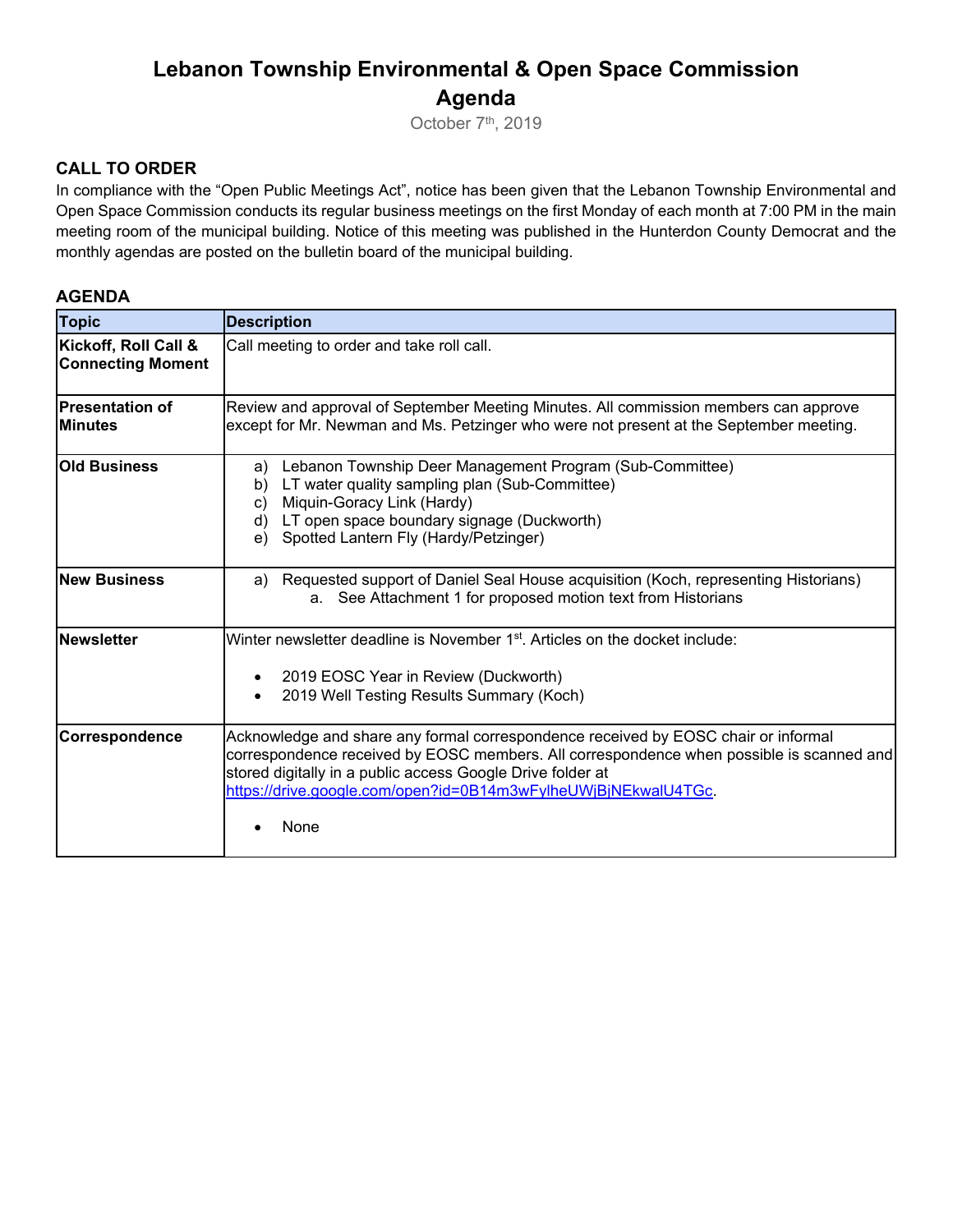# **Lebanon Township Environmental & Open Space Commission Minutes**

October 7<sup>th</sup>, 2019

### **ROLL CALL**

| <b>EOSC Member</b>      | <b>Role</b>                      | <b>Attendance</b> |
|-------------------------|----------------------------------|-------------------|
| Adam Duckworth          | Chairman, Planning Board Liaison |                   |
| <b>Sharon Petzinger</b> | Member                           |                   |
| <b>Warren Newman</b>    | Member                           | <b>No</b>         |
| Erik Jan Henriksen      | Member                           |                   |
| Nancy Lawler            | Member                           |                   |
| Sharon Hardy            | Member                           |                   |
| Kathy Koch              | Member                           |                   |
| <b>Marty Collett</b>    | Alternate 1                      |                   |
| <b>Mike Chen</b>        | Alternate 2                      |                   |

### **MEETING MINUTES**

| <b>Topic</b>                                     | <b>Description</b>                                                                                                                                                                                                                                                                                                                                                                                                                                                                                                                                                                                                                                                                                                                                                                             |
|--------------------------------------------------|------------------------------------------------------------------------------------------------------------------------------------------------------------------------------------------------------------------------------------------------------------------------------------------------------------------------------------------------------------------------------------------------------------------------------------------------------------------------------------------------------------------------------------------------------------------------------------------------------------------------------------------------------------------------------------------------------------------------------------------------------------------------------------------------|
| Kickoff, Roll Call &<br><b>Connecting Moment</b> | Call meeting to order and take roll call.<br>Minutes: The meeting was called to order at 7:06 pm. There were no others present except for<br>the EOSC Commission members noted above.                                                                                                                                                                                                                                                                                                                                                                                                                                                                                                                                                                                                          |
| <b>Presentation of</b><br><b>Minutes</b>         | Review and approval of September Meeting Minutes. All commission members can approve<br>except for Mr. Newman and Ms. Petzinger who were not present at the September meeting.<br>Minutes: Mr. Duckworth asked for feedback on the September Meeting Minutes or a motion to<br>approve. A motion to approve the September EOSC Meeting Minutes was made by Mr. Collett,<br>seconded by Ms. Koch and unanimously approved.                                                                                                                                                                                                                                                                                                                                                                      |
| <b>Old Business</b>                              | f)<br>Lebanon Township Deer Management Program (Sub-Committee)<br>LT water quality sampling plan (Sub-Committee)<br>g)<br>Miquin-Goracy Link (Hardy)<br>h)<br>LT open space boundary signage (Duckworth)<br>i)<br>$\mathsf{i}$<br>Spotted Lantern Fly (Hardy/Petzinger)<br>Minutes: The Deer Management Program sub-committee or Mr. Duckworth, Mr. Chen and Ms.<br>Lawler provided a brief update on progress. Mr. Duckworth stated that he and Mr. Chen were                                                                                                                                                                                                                                                                                                                                 |
|                                                  | meeting later in the evening after EOSC to discuss next steps.<br>Moving on to the water quality topic, Mr. Duckworth stated that the sub-committee of Ms. Lawler,<br>Mr. Henriksen and himself met to discuss and plan the meeting with water quality partners. An<br>email invitation was drafted and will be sent to partners from NJWSA, MWA, RHA and the<br>Highlands Council to attend the November EOSC meeting. Mr. Duckworth stated that some<br>slides will be prepared and shared before the meeting. Ms. Lawler said that she spoke to<br>Heather Desko from NJWSA regarding the harmful algal bloom found in our Township. She said<br>NJWSA might be asking for our help next year with activities such as planting trees around some<br>of the water bodies on public property. |
|                                                  | Mr. Duckworth proceeded next to the Miquin-Goracy Link and asked Ms. Hardy for an update.<br>Ms. Hardy proudly stated that both the landowner and Township Committee have approved a<br>contract. She passed around a newspaper article highlighting the discussion from the Township<br>Committee meeting.                                                                                                                                                                                                                                                                                                                                                                                                                                                                                    |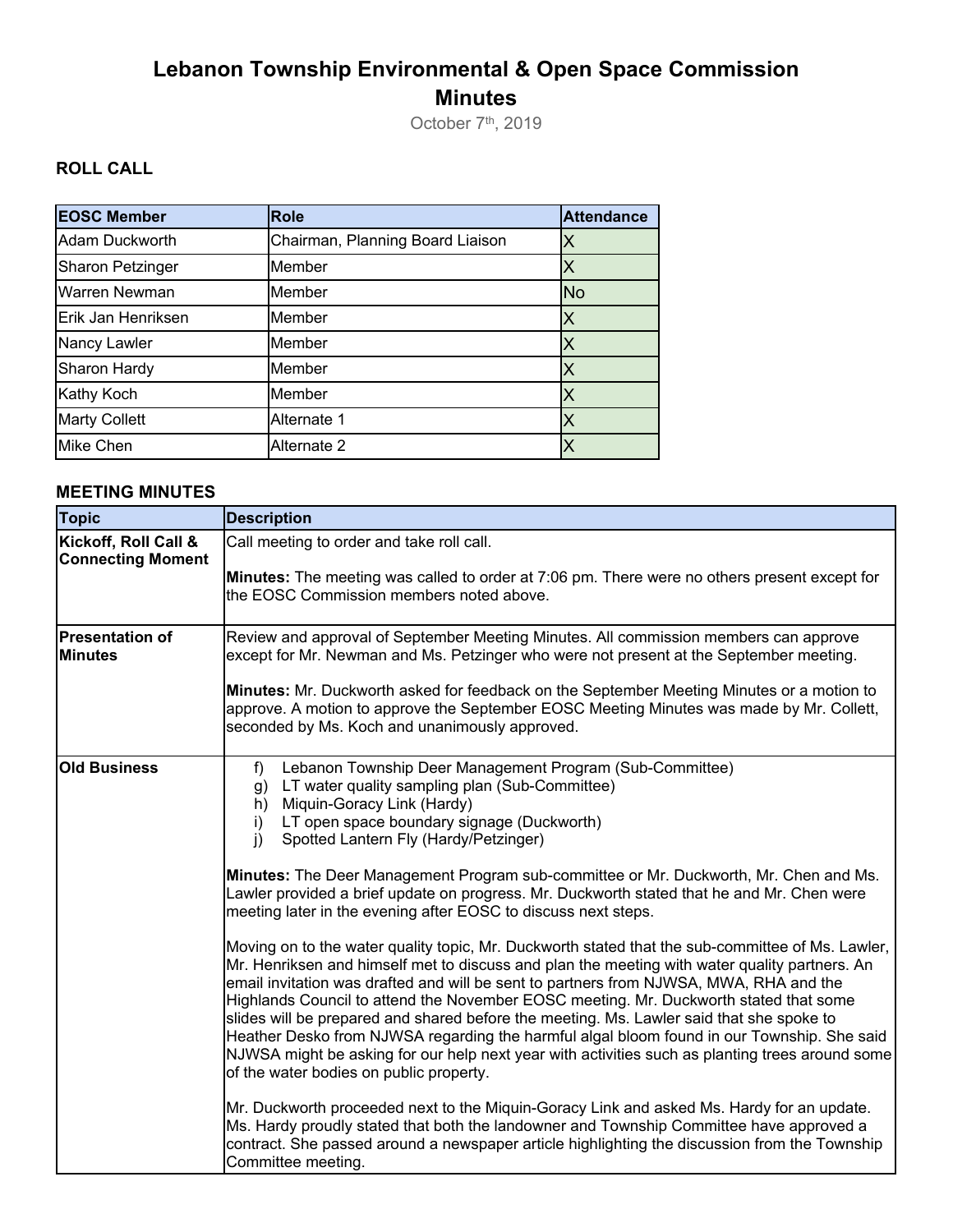| <b>Topic</b>        | <b>Description</b>                                                                                                                                                                                                                                                                                                                                                                                                                                                                                                                                                                                                                                                                                                                                                                                                                                                                                                                                                                                                                                                                       |
|---------------------|------------------------------------------------------------------------------------------------------------------------------------------------------------------------------------------------------------------------------------------------------------------------------------------------------------------------------------------------------------------------------------------------------------------------------------------------------------------------------------------------------------------------------------------------------------------------------------------------------------------------------------------------------------------------------------------------------------------------------------------------------------------------------------------------------------------------------------------------------------------------------------------------------------------------------------------------------------------------------------------------------------------------------------------------------------------------------------------|
|                     | With regards to the next topic of open space boundary signage, Mr. Duckworth stated he had no<br>update but acknowledged this was a priority for him as it is a prerequisite to launching the<br>hunting program.                                                                                                                                                                                                                                                                                                                                                                                                                                                                                                                                                                                                                                                                                                                                                                                                                                                                        |
|                     | Moving on to the Spotted Lantern Fly topic, Ms. Hardy stated that Ms. Petzinger had sent her a<br>link to information on the Spotted Lantern Fly from the NJ Department of Agriculture and she<br>shared that link with the resident who originally reached out with questions. She said that<br>another resident suggested applying Roundup to the Tree of Heaven to kill it by drilling a hole in<br>the stem and pouring the Roundup in the hole. Commission members agreed that is not a<br>suggestion they would further communicate since it is not verified and not coming from an official<br>source. Ms. Petzinger confirmed she wrote an article earlier this year on the Spotted Lantern Fly<br>but would prepare an updated article and include information of on the Tree of Heaven. Ms.<br>Petzinger said she would review the information on the Township website and work with Karen<br>Newman to update it if necessary. She also said she would follow up with the Invasive Species<br>Task Force. Mr. Duckworth said he would provide Karen's email to Ms. Petzinger. |
| <b>New Business</b> | b) Requested support of Daniel Seal House acquisition (Koch, representing Historians)<br>a. See Attachment 1 for proposed motion text from Historians                                                                                                                                                                                                                                                                                                                                                                                                                                                                                                                                                                                                                                                                                                                                                                                                                                                                                                                                    |
|                     | Minutes: Mr. Duckworth handed the floor to Ms. Koch who introduced a proposed motion<br>(Attachment 1). She stated that the Historians Committee is interested in having the Township<br>acquire a historic building and was seeking support from the EOSC. Mr. Collett stated that he<br>was concerned about the commitment from the EOSC that was included in the motion. The<br>Commission has other priorities currently and is already capacity constrained. Mr. Duckworth<br>shared that concern and said he did not have enough information to understand whether the<br>acquisition of the building was a good idea for the Township. Ms. Lawler said that Committees<br>and Commissions should be supportive of each other and that if the Historians Committee has<br>thought through the idea then we should support it.                                                                                                                                                                                                                                                      |
|                     | The question arose as to whether the property would be considered open space or not. The<br>answer was not known at this time. It was suggested that all the text in the proposed motion after<br>the words "Lebanon Township history and open space recreation" be removed so as not to<br>establish any potential ownership, stewardship or commitment from the EOSC. The motion was<br>made as per below by Ms. Lawler, seconded by Ms. Petzinger and unanimously approved.                                                                                                                                                                                                                                                                                                                                                                                                                                                                                                                                                                                                           |
|                     | The Environmental and Open Space Commission wishes to express our support<br>for the acquisition of the circa 1805 stone bankhouse and springhouse referred to<br>as the Daniel Seal Farmhouse and currently located on the campus of Voorhees<br>High School and adjacent to the Ken Lockwood Gorge Wildlife Management Area.<br>The site is historically significant as an embodiment of the history and building<br>traditions of the earliest settlers of Lebanon Township, and thus should be<br>protected and preserved for the benefit of the community. We support the proposal<br>for historic preservation and management of the site for both interpretation of<br>Lebanon Township history and open space recreation.                                                                                                                                                                                                                                                                                                                                                        |
| Newsletter          | Winter newsletter deadline is November 1 <sup>st</sup> . Articles on the docket include:                                                                                                                                                                                                                                                                                                                                                                                                                                                                                                                                                                                                                                                                                                                                                                                                                                                                                                                                                                                                 |
|                     | 2019 EOSC Year in Review (Duckworth)<br>2019 Well Testing Results Summary (Koch)                                                                                                                                                                                                                                                                                                                                                                                                                                                                                                                                                                                                                                                                                                                                                                                                                                                                                                                                                                                                         |
|                     | <b>Minutes:</b> Mr. Duckworth reminded the team that the deadline for articles for the winter<br>newsletter is November 1 <sup>st</sup> and that two articles are planned. In addition, and linking to the earlier<br>conversation, Ms. Petzinger will also write an updated article on the Spotted Lantern Fly and<br>Tree of Heaven.                                                                                                                                                                                                                                                                                                                                                                                                                                                                                                                                                                                                                                                                                                                                                   |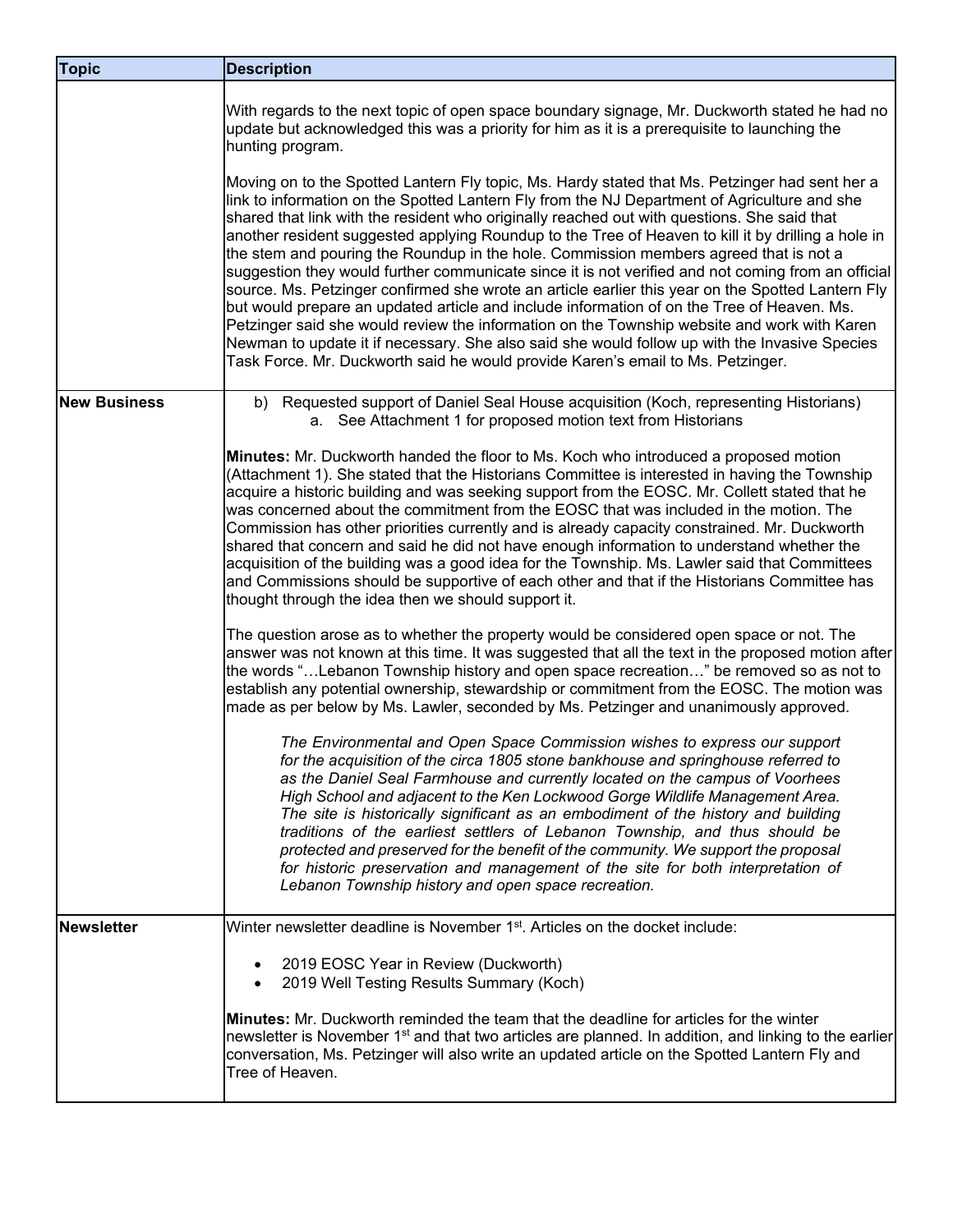| <b>Topic</b>   | <b>Description</b>                                                                                                                                                                                                                                                                                                                                                                                                                                                                                                                                                                                                   |
|----------------|----------------------------------------------------------------------------------------------------------------------------------------------------------------------------------------------------------------------------------------------------------------------------------------------------------------------------------------------------------------------------------------------------------------------------------------------------------------------------------------------------------------------------------------------------------------------------------------------------------------------|
| Correspondence | Acknowledge and share any formal correspondence received by EOSC chair or informal<br>correspondence received by EOSC members. All correspondence when possible is scanned and<br>stored digitally in a public access Google Drive folder at<br>https://drive.google.com/open?id=0B14m3wFylheUWjBjNEkwalU4TGc.                                                                                                                                                                                                                                                                                                       |
|                | None                                                                                                                                                                                                                                                                                                                                                                                                                                                                                                                                                                                                                 |
|                | Minutes: Mr. Duckworth closed the formal agenda portion of the meeting and proceeded around<br>the table asking each EOSC member if they had any additional topics to discuss.                                                                                                                                                                                                                                                                                                                                                                                                                                       |
|                | Mr. Collett said that he was approached by a neighbor in Bunnvale who expressed some<br>concern about trees hanging over their property from Township open space. A comment was<br>made that if the trees are healthy then that is not necessarily a problem that needs to be<br>addressed. Mr. Collett had suggested the neighbor send a certified letter to the Township<br>expressing their concern and it was agreed that it was most appropriate for the Township and/or<br>EOSC to wait until a letter was received or the resident attended a municipal meeting before<br>considering any additional actions. |
|                | Ms. Petzinger provided an FYI that the NJ State Forest Action Plan was being updated and that<br>the final plan is due in June 2020. EOSC will have an opportunity to review the plan before then<br>and provide comments. She also said that the Highlands Council recently approved a company<br>to create an interactive Environmental Resource Inventory (ERI) and that it would be a good<br>resource for us when it becomes available.                                                                                                                                                                         |
|                | Mr. Henriksen shared that Alan Hunt is shifting to a new position within MWA, Director of Policy<br>and Grants, and that a job search is being initiated for a new Executive Director.                                                                                                                                                                                                                                                                                                                                                                                                                               |
|                | Ms. Petzinger made a motion to adjourn the meeting at 7:58 pm; it was seconded by Ms. Koch<br>and unanimously approved.                                                                                                                                                                                                                                                                                                                                                                                                                                                                                              |